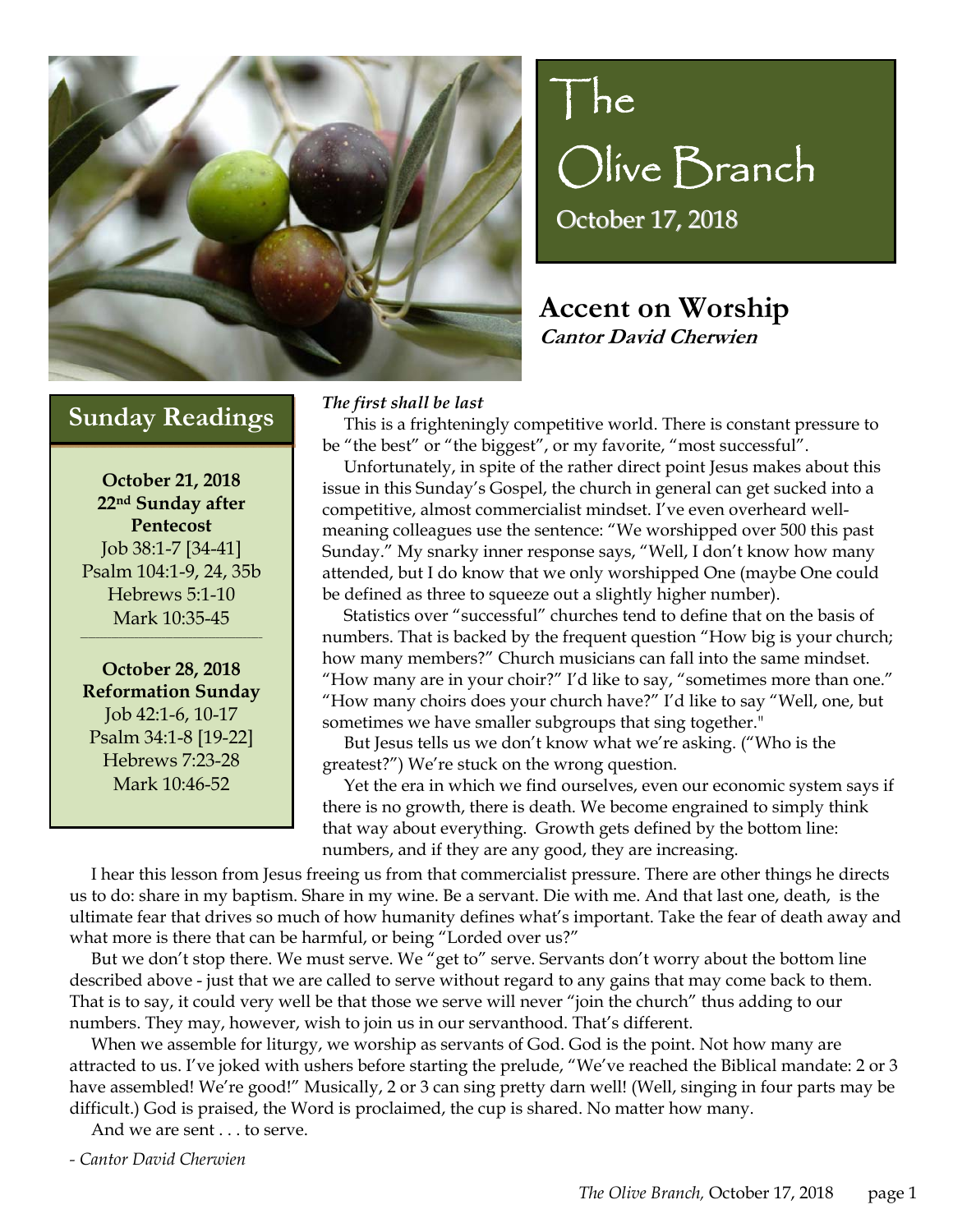## **Sunday Adult Forums**

The Olive Branch

*Sunday, October 21, 2018*  "Prayer: The Ultimate Conversation - Dr. Joseph Sittler" (This is a 1967 video from the Joseph Sittler Archives.)

#### *Sunday, October 28, 2018*

"Salvation By Allegiance Alone," presented by Dwight Penas

 In a new and exciting book, biblical scholar Matthew Bates suggests that a better translation for the Greek word usually translated as "faith" ("pistis") is actually better translated in many contexts as "allegiance." Without becoming deeply involved in translation issues, we will explore Bates' argument, tease out its strengths and weaknesses, and evaluate what implications this might have for Lutherans' living faithfully.

*Note: You need not have read the book in order to participate.* 

## **Ministry Open House**

*Sunday, October 28 9:30am to 10:30 am and 12 noon West Assembly Lounge*

 Presented by all the ministry areas of the Vestry, attend this Ministry Open House to discover ways to get more involved in Mount Olive Ministries.

 Each area will showcase opportunities for serving and participating at Mount Olive, including Missions, Worship, Property, Evangelism, Youth, Education, Neighborhood Ministries, and Congregational Life. Open to all!

## **Hurricane Relief**

 As we pray for safety for those experiencing recent hurricanes, we can also join in responding. The ELCA Lutheran Disaster Relief fund will direct 100% of your donations to helping those in the affected areas. You can write a check to Mount Olive with Disaster Relief in the memo line, and we will pool the funds along with your Mission Committee's response, or you can donate directly by following this link:

https://community.elca.org/hurricanerelief?erid=39513345&trid=d39b7f0a-65d9-49c7-8284- 77a2e6ab7f65.

## **Congregation Meeting**

 Mount Olive's semi-annual Congregation Meeting will be **this Sunday, October 21, following the second liturgy.** 

The purpose of this meeting is to approve a budget for 2019. All voting members are encouraged to attend!

 $\_$ 

## **Book Discussion**

 The Book Discussion group meets on the second Saturday of each month at 10 am. Here is the schedule of upcoming books: **For October 13:** *Purple Hibiscus,* by Chimamanda Ngozi Adichie **- For November 10:** *The Portrait of a Lady*, by Henry James.

 $\_$ 

## **Coffee Hosts Needed**

 Enjoy Sunday coffee hour? Sure you do – every-one does! A good coffee hour doesn't happen without coffee hour hosts, and right now we need volunteers to host coffee hour. Take a turn!

 Sign up on the chart in the East Assembly Room. Carla Manuel is happy to answer any questions about procedure that you may have or provide any training you may need.

 $\overline{\phantom{a}}$  , and the set of the set of the set of the set of the set of the set of the set of the set of the set of the set of the set of the set of the set of the set of the set of the set of the set of the set of the s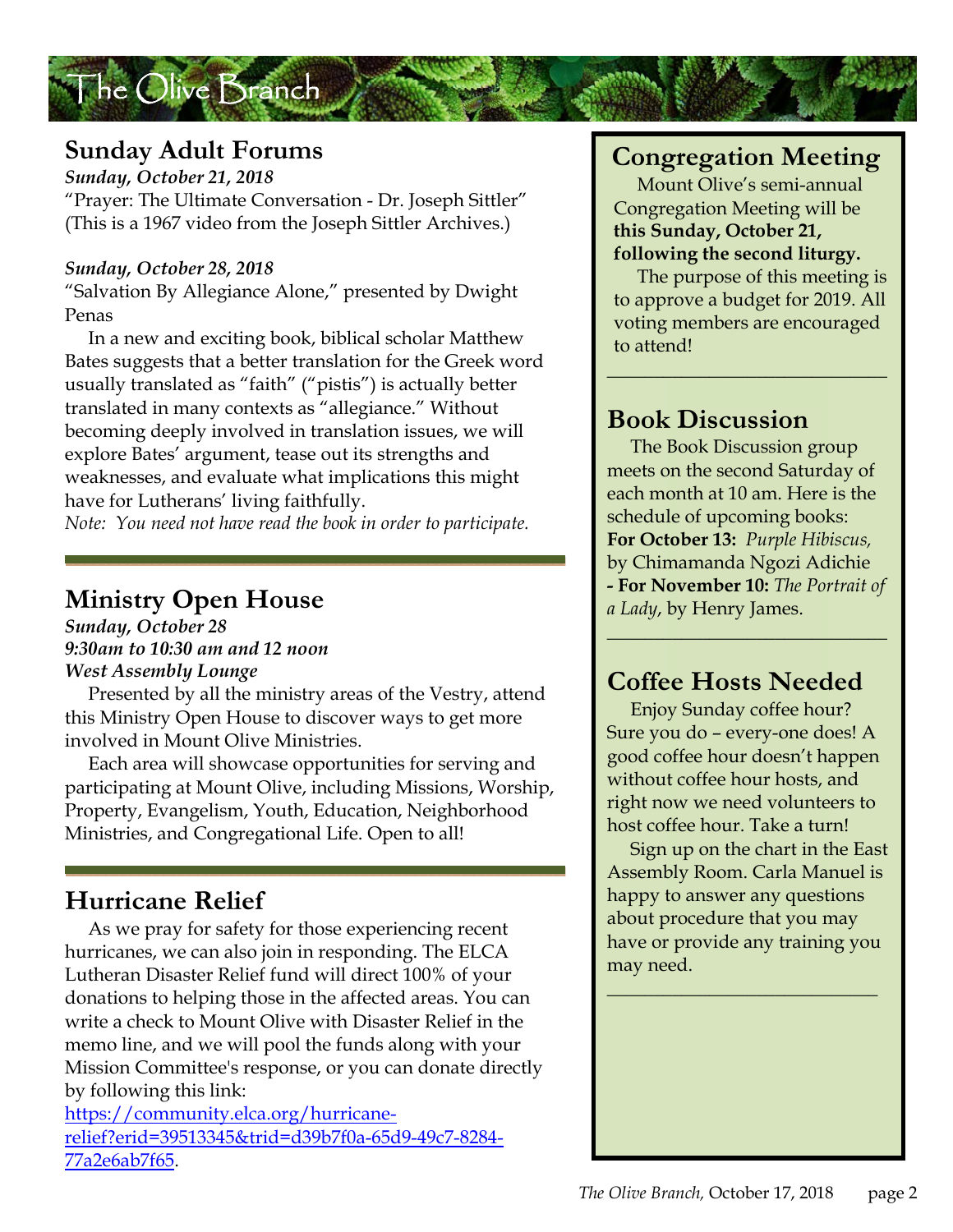## The Olive Branch

## **Calendar**

**Wednesday, October 17**  10:00 am Staff Meeting 5:30 pm Children's Choir supper 6:00 pm Children's Choir rehearsals 7:00 pm Cantorei rehearsal 8:00 pm Narcotics Anonymous *Thursday, October 18*  6:00 pm Bible Study **Saturday, October 20**  9:30 am Vestry Retreat 11:00 am Diaper Depot open Noon Community Meal 7:30 pm Consortium Carissimi Concert *Sunday, October 21 – 22nd Sunday after Pentecost 8:00 am Holy Eucharist,* followed by coffee & conversation 9:30 am Sunday Church School / Adult Forum *10:00 am Holy Eucharist,* followed by coffee & conversation Noon CONGREGATION MEETING 3:00 pm Consortium Carissimi Concert **Monday, October 22**  7:00 pm Worship Committee meeting 7:00 pm Narcotics Anonymous **Tuesday, October 23**  NoonBible Study 4:00 pm Diaper Depot open 7:00 pm National Lutheran Choir rehearsal **Wednesday, October 24**  10:00 am Staff Meeting 5:30 pm Children's Choir supper 6:00 pm Children's Choir rehearsals 7:00 pm Cantorei rehearsal 8:00 pm Narcotics Anonymous

## **News From the Neighborhood**

#### *A Minnesota Without Poverty Challenge*

 Last Sunday we heard from our friends at A Minnesota Without Poverty about their newest initiative - Think Kids: Think P.I.E. (Promote Investment Early) which strives to close early learning achievements gaps through investment in early learning scholarships and parent coaching. Sign on to their challenge to legislators to support early learning opportunities for 35,000 low-income children and their families. It's very easy and well worth your time! Visit www.earlyedchallenge.org to sign the challenge.

#### *The seasons, they are a changin'*

 As you've noticed, colder weather is blowing this way and many adults and children in our neighborhood are looking for warm jackets, hats, scarves, and gloves. If you've got any coldweather gear that could go to use for someone else, please consider bringing it to Mount Olive and hanging it in the coat area by the donation bins. Larger sizes especially needed.

 You could also bring items to: The Dignity Center at Hennepin Ave United Methodist Church 425 Groveland Ave. or Central Lutheran Restoration Center, 333 South 12<sup>th</sup> St.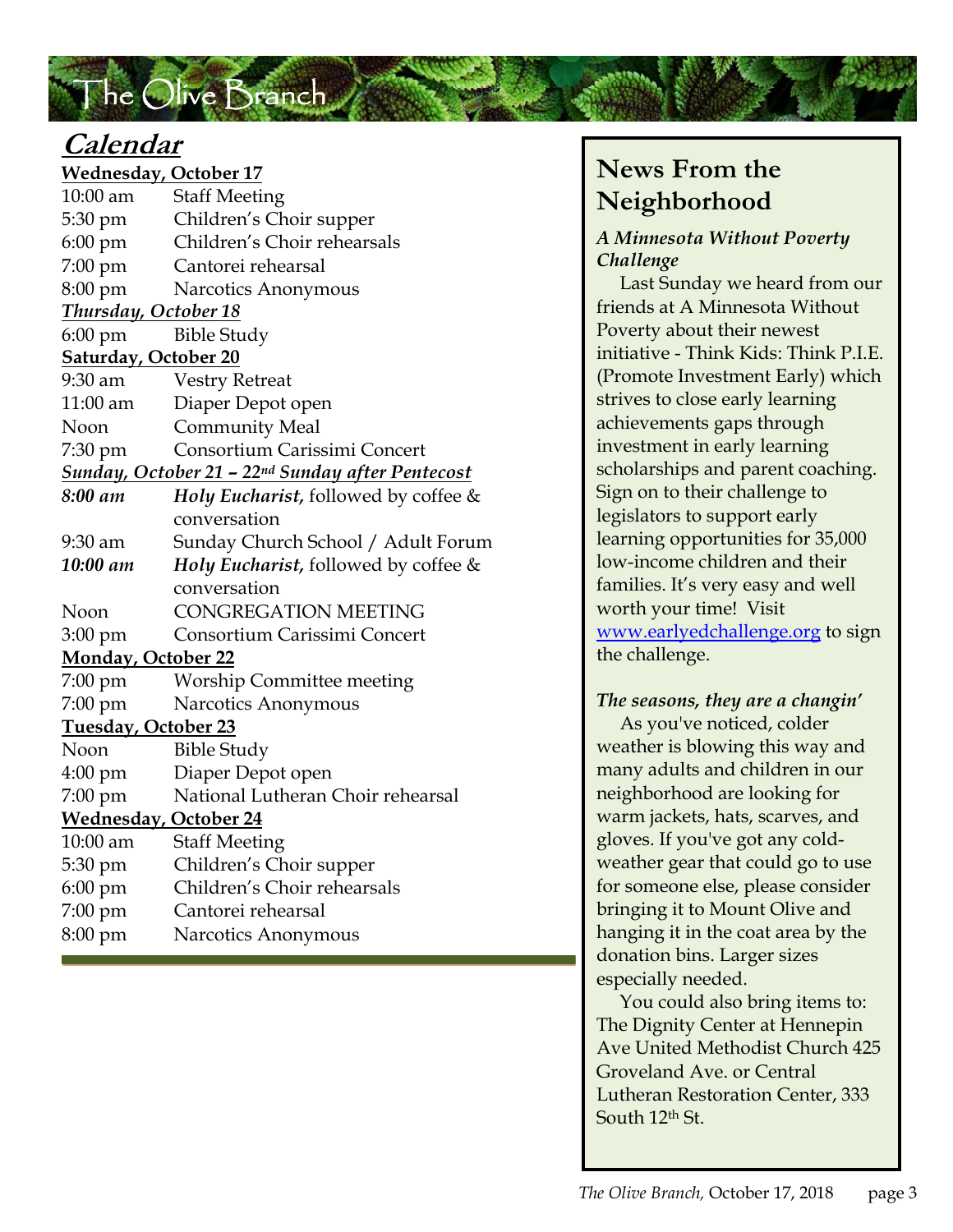

#### **Have You Noticed?**



Mount Olive has officially adopted "our" bus shelter.

What does this mean? We will keep it clear of litter, and report any damage or other issues to MetroTransit. Thanks to **George Ferguson** for initiating this idea. You may see him out there on Sunday mornings cleaning up the area. Take a moment to say "thanks" to him, personally.

### **What happened?**

Thanks to Mount Olive Foundation, two of our beautiful doors were to be replaced this fall. Weather has taken its toll on them over 98 years. So, stained glass was removed for repair. The doors were built, but then errors were discovered that made them unsatisfactory. Back to the contractor's drawing boards - literally.

We will have to put up with this look a little longer. In fact, the appearance may get a bit worse for a time. The ornate woodwork that holds the stained glass will be removed for repair before the weather gets really cold.

The doors will be remain available for use throughout. Thanks for being patient with this project.





#### **And a New Addition**

This one you may not readily appreciate, unless you have had to climb to the Parish House roof . . . particularly in the winter. And the need to do so arises sometimes. There is equipment up there that needs repair and maintenance, as do our 70 solar panels.

Our first winter, we lost many days of solar production because the panels were covered with snow. With this new safe ladder, it will be possible to keep them clear more of the time, without risk of falling.

When complete, the ladder will extend near to the ground. Access to the roof will be controlled with a locked metal gate at the bottom of the safety cage. Huge thanks to **Mark and Tim Pipkorn** for a great job of installing!

## **Save the Date: Pastor and Cantor lead trip to Oberammergau**

 Every ten years the people of Oberammergau in Germany put on a live Passion Play, and it returns again in 2020. Cantor Cherwien and Pr. Crippen will be leading a tour of Luther and Bach sites in that year that will begin with a performance of this beloved and famous dramatic presentation. There will be organ playing by our cantor in churches we visit, and we're also hoping to be able to worship together as a group in several places. Of course the guide will also have much helpful information about the places the tour goes as well. The trip runs from June 20 through July 1, 2020, and brochures detailing the trip are being prepared. So for now, save the date if this looks like something you'd like to come along on!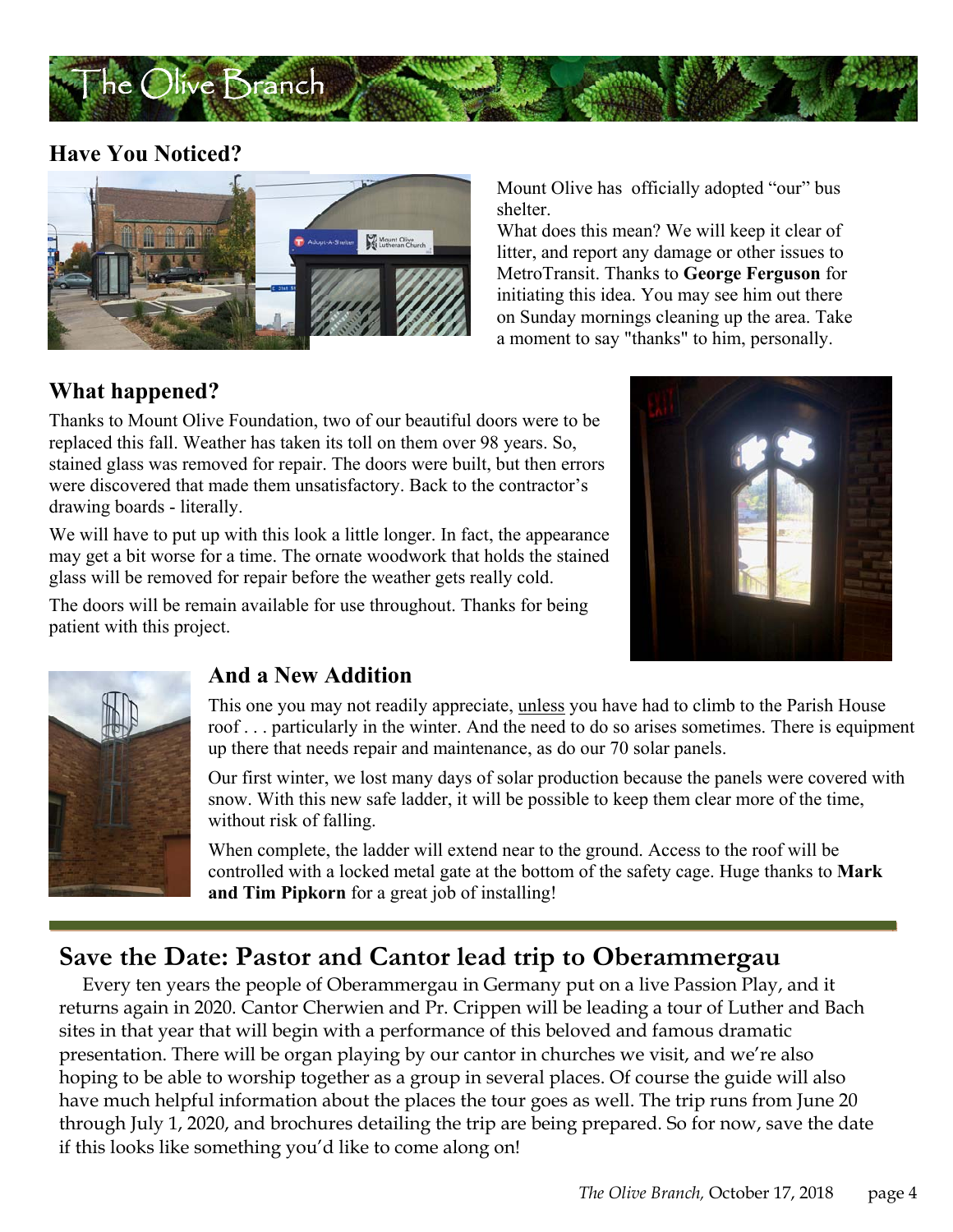

#### **Companionship with Nigerians**

 New developments and plans are afoot concerning our relationship with Lutherans in Nigeria, particularly Bronnum Lutheran Seminary. We have considered a variety of ways that we could get acquainted with the community located on campus, students, families, lecturers and staff. This is an opportunity to get to know people who share our faith, but whose culture is different from ours. The Missions Committee would like to grow this relationship with personal knowledge across the world. Because of the new means of electronic communication, we could talk with each other, pray together, sing to one another, and, of course write emails and texts.

will be the communicators of our love for our partners, by Who would like to take up the pleasant work of building the relationship between Mount Olive and the Bronnum Seminary community? We would like to form a team who would lead the congregation in this growing friendship. The members of the team will form individual and group points of contact for Nigerians of similar age and gender. The team taking the time to speak or write, to listen and read. The work should not be overburdening, only occasional, and mostly at the members own time schedule. Please indicate your interest to me or email missions@mountolivechurch.org.

 We will have a gathering for information and planning following the second liturgy on Sunday, November 18.

 A special opportunity has arisen for personal experience with our partners when Dr. Brad Holt will travel to Nigeria with his daughter Karin for two weeks in mid-January. One or two Mount Olive members could travel with them and be guided by Brad's long experience. We will visit the Theological College of Northern Nigeria (where Brad taught in the 1970s), Bronnum Lutheran Seminary (where Brad taught last November), the headquarters of the LCCN, and the "Big Gathering," the annual event for inspiration which gathers thousands and thousands of members together for singing, Bible Study, and preaching. It is possible that funding can be found for part of the cost of this trip. Please talk to Brad or to me or email missions @mountolivechurch.org by November 1 if you are interested.

*- Judy Hinck, Director of Missions* 

## **The Shape of Discipleship: Thursday Bible Study Current Series**

 The Thursday Bible study series then continues through November 1. Meeting in the Chapel Lounge from 6:00 p.m. to 7:30 p.m., Pr. Crippen is leading a study on the spiritual disciplines, classic patterns of life that have shaped Christians for centuries. As usual, there will be a light supper when we begin. All are welcome to this study opportunity!

#### **Save the Date!**

*National Lutheran Choir All Saints Concert: "Dark Night of the Soul"* 

 $\_$ 

- **Friday, November 2, 7:30 pm**  St. Philip the Deacon Lutheran Church, Plymouth, MN
- **Sunday, November 4, 4:00 pm**  St. Andrew's Lutheran Church, Mahtomedi, MN

Tickets: Adult \$33 | Senior \$31 | Students and Children FREE.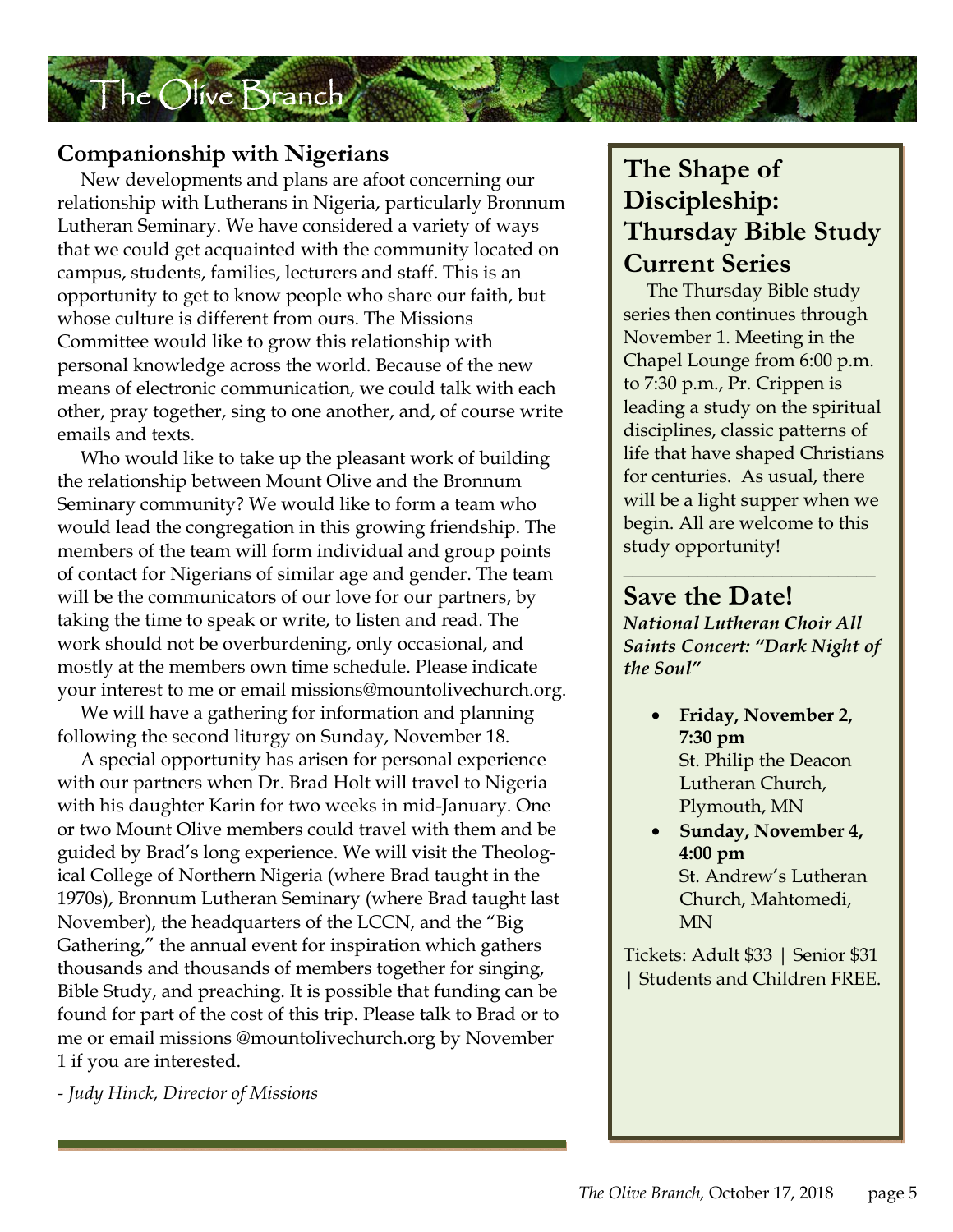

## **Save the Date: TRUST Auction October 26**

 The Annual Great TRUST Auction will be held on Friday, October 26, 6 p.m., St. Joan of Arc (3rd Ave. S between 45<sup>th</sup> and 46<sup>th</sup>). TRUST's biggest fundraiser will include delicious food, a silent and live auction, top-notch entertainment, and more! Ways you can help:

1. Go to the auction! Get tickets in advance to receive a discount. Let's fill the tables!

2. Donate! Consider asking a favorite restaurant or business to donate a gift certificate for the silent auction, or buy a gift certificate. You could also create a themed gift basket for the silent auction. Ideas could include game night, chocolate, coffee, romantic evening, etc.

3. Volunteer! People are always welcome to help on the day of the auction with set up before, kitchen help during, or clean up after the auction. Contact Carolyn at TRUST if you'd like to help or have any questions.



The wonderful singers and instrumentalists of Consortium Carissimi ensemble will perform works of women composers of the early Baroque: Chiara Margarita Cozzolani, Barbara Strozzi, Francesca Caccini, *&* Isabella Leonarda.

#### **Saturday, October 20 at 7:30pm Sunday, October 21 at 3:00pm Both concerts at Mount Olive.**

Consortium Carissimi appeared on the Mount Olive Music and Fine Arts Series in 2017, and have asked to return for this special event. This program is not part of our Music and Fine Arts series this year. More information about the program, the musicians, and purchasing tickets is available at the Consortium Carissimi website, https://consortiumcarissimi.org/magdalene/